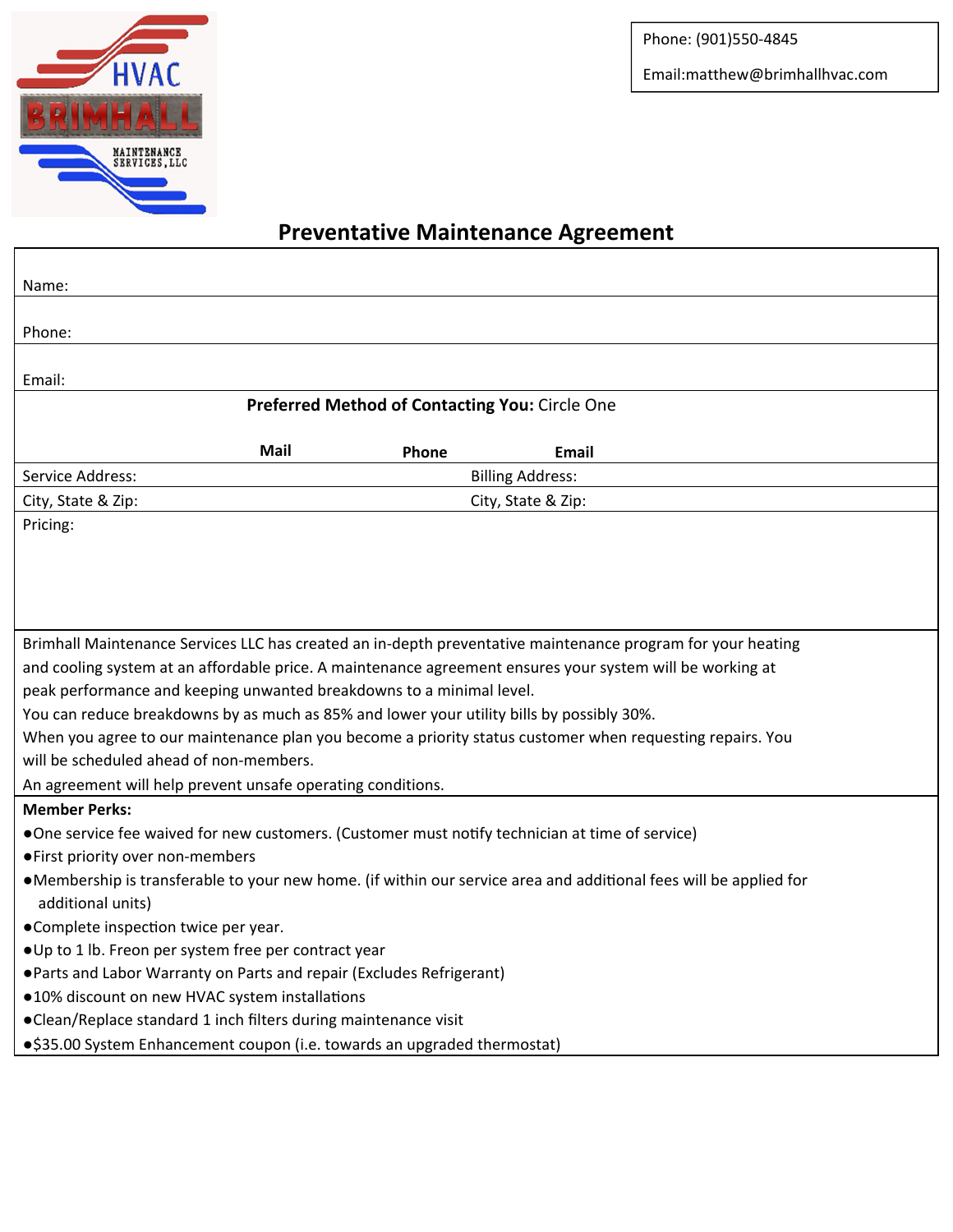Brimhall Maintenance Services LLC agrees to provide preventative maintenance service on all HVAC equipment at the above referenced service address. We agree to contact you in a timely manner to remind you when the service is due. Performing regular preventative maintenance will help ensure efficient operation of equipment.

| <b>Air Conditioning Services</b>                                         |                                               |  |  |
|--------------------------------------------------------------------------|-----------------------------------------------|--|--|
| •Clean Outdoor coils                                                     | • Check all motor operations                  |  |  |
| •Clean / Replace standard filter                                         | ·Lubricate fan motor (if applicable)          |  |  |
| ·Inspect general condition                                               | • Check and inspect start and contacts        |  |  |
| • Tighten electrical connections at equipment                            | • Check exposed equipment and pipes for leaks |  |  |
| • Check refrigerant levels                                               | •Check condensate Drain(s)                    |  |  |
| • Check thermostat Calibration                                           | • Adjust/Monitor air flow<br>•Measure cooling |  |  |
| •Test equipment control system                                           | capabilities                                  |  |  |
| • Check current draw of compressor                                       | • Add drain line cleaner as needed            |  |  |
| ·Test compressor protection device                                       |                                               |  |  |
| <b>Heating Services</b>                                                  |                                               |  |  |
| •Test gas valve operation                                                | ● Static Pressure Test                        |  |  |
| • Clean and adjust burners                                               | . Inspect and Adjust Blower Components        |  |  |
| . Test and adjust safety devices and controls<br>● Evaluate flue venting | ●Temperature Rise Test                        |  |  |
| system                                                                   | •Clean Rust/Debris in furnace                 |  |  |
| ● Test limit switches                                                    | • Check ignition system operation             |  |  |
| •Monitor and adjust gas pressure                                         | ·Tighten Electrical Connections               |  |  |
| ● Test combustion draft motors                                           | . Inspect home Carbon Monoxide                |  |  |
| • Check pilot and burners assembly for proper operation                  | •Detector (if applicable)                     |  |  |
| •Clean/Replace standard filters                                          | ·Inspect Ductwork                             |  |  |
| • Check connection of vent pipe at furnace                               |                                               |  |  |
| Cuaranton R. Additional                                                  |                                               |  |  |

## **Guarantee & Additional**

## **Terms:**

1. Brimhall Maintenance Services LLC guarantees our parts and labor for 30 days. Some manufacturer's guarantee their parts for up to 1 year, which is passed on to our customers.

2. Brimhall Maintenance Services LLC preventative maintenance agreement will be automatically renewed each year unless either party cancels the agreement. Customer must cancel agreement 30 days prior to contract effective date.

3. A single system consists of one thermostat, one air conditioner and one furnace.

4. Your first payment is due upon initial service.

5. Our warranties do not cover acts of God, utility company service, acts of vandalism or improper use of equipment, or inadequate plumbing or drain line, which may cause damage.

6.Warranties will become voided if any and all persons other than Brimhall Maintenance Services technicians perform repairs or replacements on previously warrantied work.